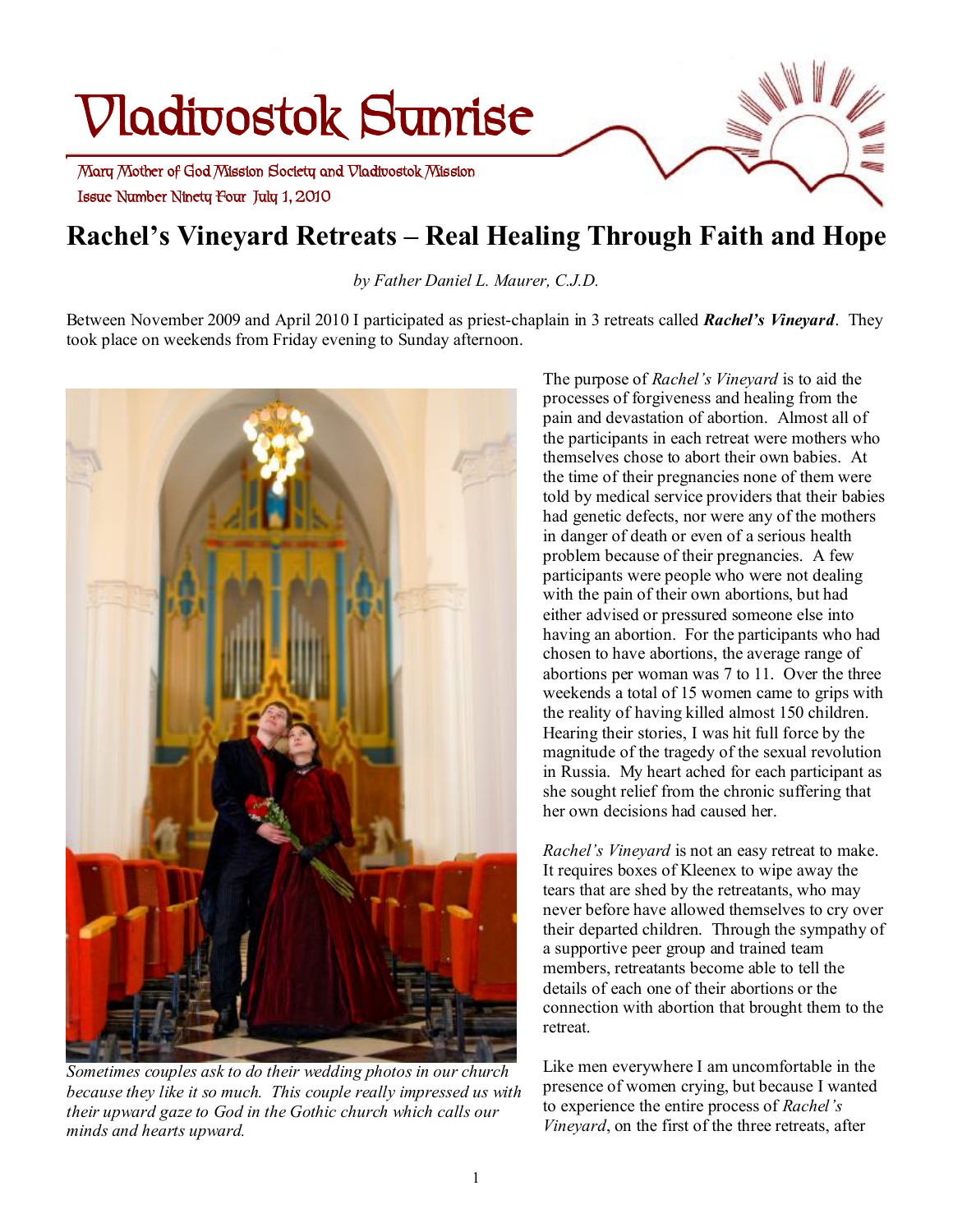asking permission from all participants, I attended all the sessions where these personal histories are retold. As the women spoke of abortion after abortion I was amazed that all of them, even those who had had as many as 13, could remember exactly what they were thinking and feeling and all of the circumstances and all of their reasons for deciding to undergo each one. It was clear that these women were honestly pouring out all these painful memories that were seared into their consciousness and had remained with them as gaping wounds. They were finally bringing out into the light the painful reality that they had lived with daily and had carried alone for years.

It is precisely through the tears of recalling so much suffering that the healing process begins. To start it the wounds need to be lanced, which finally happens when the mothers are able to talk openly to a group of people just like themselves about the children they aborted and the reasons why they thought they had to do it. This healing is not the result of a psychological catharsis. It is based on the God-given graces of repentance, confession and forgiveness, which require faith in order to be accepted.

Toward the end of the retreats there comes a time for the mothers to give each of their lost children a name, as they would have done if they had bore and baptized them. It is an intense exercise, yet the retreatants did not flinch from it because they intuitively understood its value. They knew that they had never forgotten what they did, no matter how hard they may have tried, which means that they had never forgotten these individual children. Giving them a name helped the mothers to relate to them as real people whom one day they hope to meet in heaven with God and from whom they needed to ask forgiveness. On the morning of the last day of the retreat there is a memorial service for the children, which includes a printed program with the names of all the children listed on the cover. During the service each participant reads publicly a letter that she has written to her children in heaven and lights a candle for them as the symbol of the baptism that the parents would have wanted had their children been allowed to be born.

The *Rachel's Vineyard* retreat is openly Christ-centered. It uses various exercises taken from Gospel stories in which the Lord Jesus is presented as a living, healing. forgiving Person. It has prayers addressed to God the Father and to Jesus Christ. The purpose of these exercises and prayers is to open the retreatants first to FAITH in God's mercy offered to sinners by Christ on the Cross; and then to HOPE in the Resurrection of Christ which makes accessible to each person the promise of their own resurrection and their children's, and together their happiness with God in heaven.

Throughout the intense sessions of the retreats, I said to myself over and over, "In Cruce Salus!" (In the Cross is Salvation!) Just as the Lord Jesus had to go through the pain and suffering of His passion and death on the Cross in order to free us from our sins, so also *Rachel's Vineyard* retreatants have to go through the pain and suffering of their guilt and anguish, their cross, to come to the glory Christ's Resurrection. In the Cross is salvation, only in the Cross.

Most of the retreatants first learned about *Rachel's Vineyard* by word of mouth from fellow participants in the 12-step programs of Alcoholics Anonymous and Alanon which meet regularly in our parish center. The first AA members to make the retreat had gotten up the courage to do so almost two years ago. Evidently they then recommended it to other group members. The word spread, and a whole new avenue of real healing has opened up to people who are not members of our parish (and most of whom probably do not practice any faith regularly).

During the third retreat it struck me that here in the atheistic former Soviet Union the only programs that offer real, practical healing of the two biggest problems in Russia--alcoholism and post-abortion syndrome--are both SPIRITUAL PROGRAMS. Although AA, unlike *Rachel's Vineyard*, is not specifically a church program, it certainly is a spiritual program, and for that reason was never allowed into Russia during Soviet times. (Step Two of the 12 Steps of AA states: "We came to believe that a *Power greater than ourselves* could restore us to sanity.") These two spiritual programs have the potential to make a great impact on the day-to-day reality of life in Russia, where still after almost 20 years of religious freedom, less than 1% of the population regularly practice any spiritual faith at all.

If more people continue to experience real forgiveness and healing through AA and *Rachel's Vineyard*, someday perhaps many of them will come to understand that the spiritual aspect of their lives is the real aspect. Then many will seek practical ways to learn more about the spiritual so that they can continue to reap the practical benefits of this "life lived in the Spirit" from which they have already received so much healing and help. Some will also discover that the source of all true spirituality is the Holy Spirit, Who is God, and Who lives in the Body of Christ which we call the Church.

Real forgiveness and healing are powerful spiritual gifts. They change people's lives for the better. But they have to be allowed to grow in order to last, and this can only happen if the source of the gifts is given the chance to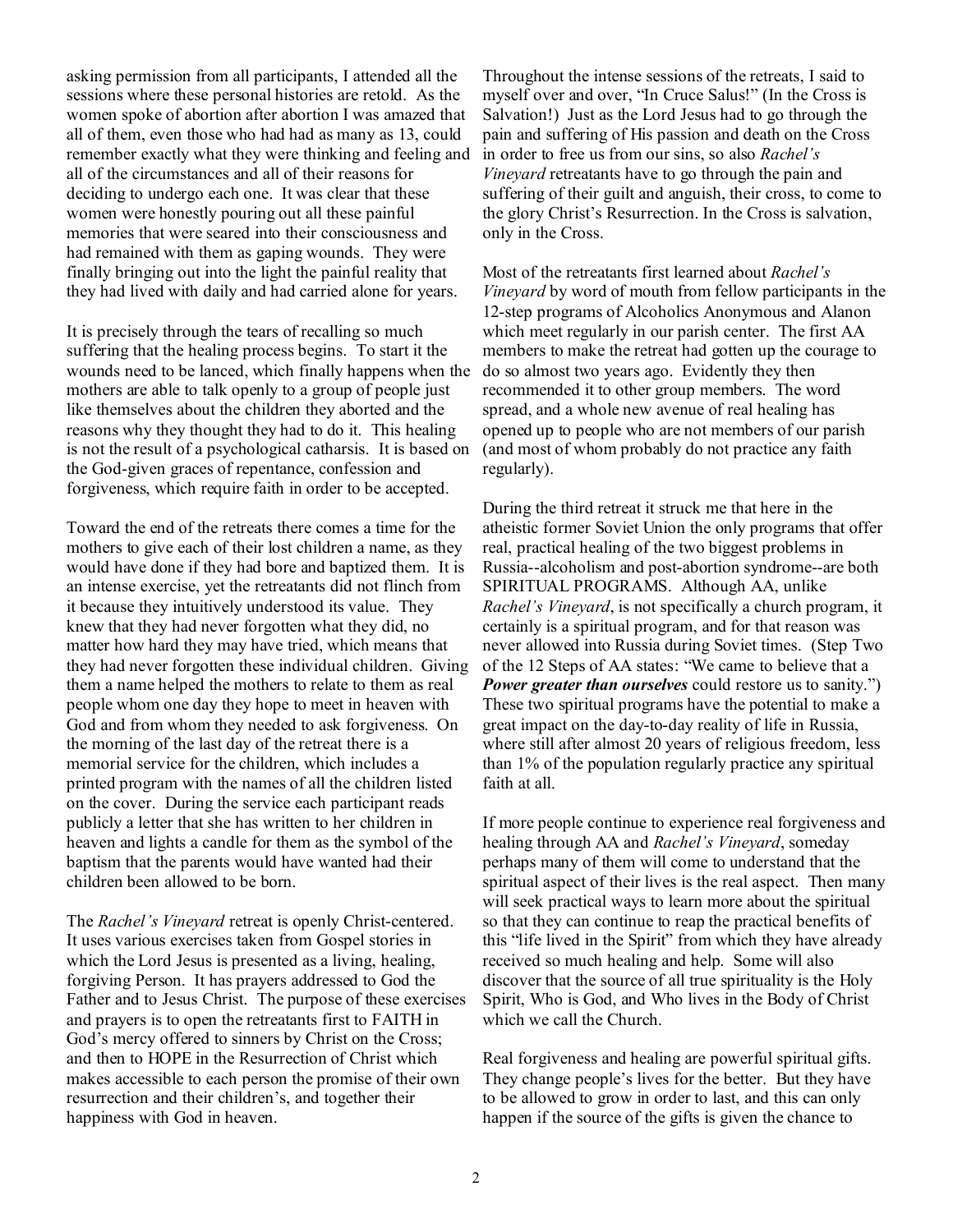continue doing its work. In AA I have seen the power of the Holy Spirit infused into the hearts of people, giving them the strength not to take that next drink and to grow in wisdom and virtue as they make their way through the 12 steps. They openly attribute their restored health to AA, which means to their "higher power", and they are willing to tell anyone who will listen that they owe their lives to this higher power, which was made possible to them through AA. On *Rachel's Vineyard* retreats I have seen the power of the Holy Spirit descend upon retreatants, who experience real forgiveness and healing from God who is merciful and loving.

It is my hope that the people who participate in these programs will realize that the regular practice of Christianity can continuously offer them even more forgiveness and healing and even greater growth in wisdom and virtue, so that thousands or even millions of people in Russia will begin to practice the Christian Faith of their fathers regularly. For that to happen Russians have to work their way through the façade of atheism and secularism that were imposed on them by 92 years of murderous communist totalitarianism and which have been reinforced in the past 20 years by materialistic cultural forces from the West. Are these spiritual gifts of real healing powerful enough to give Russians the impetus to seek out a permanent relationship with Jesus Christ? Will many of them make the connection between real healing and the sacraments of the Church? I'm staying tuned. What an interesting time to be here!

## **How to Communicate with Us**

#### **Internet**

Russian language: [www.catholic.vladivostok.ru](http://www.catholic.vladivostok.ru) English language: [www.vladmission.org](http://www.vladmission.org) Sisters in Jesus the Lord in English: [www.cjd.cc](http://www.cjd.cc)

**Office in Russia: Phone and FAX:** 011-7-4232-26-96-14

myron@catholic.vladivostok.ru daniel@eatholic.vladivostok.ru

**Office in California: Phone and FAX:** 1-(209) 408-0728 Mary Mother of God Mission Society 1736 Milestone Cir Modesto CA 95357 usoffice@vladmission.org

> **Sisters in Jesus the Lord:** 1-(816) 353-2177 7049 Blue Ridge Blvd Raytown, MO 64133

*Www.gra.en*<br> **Vladivostok Sunrise** Edited and produced in Russia by V Rev Myron Effing, C.J.D. Printed in St Paul MN by Sexton Printing, Inc. Assembled for mailing by Nativity Parish, St Paul, Minnesota.

## Our Volunteers:

Tom and Barbara Fitzsimmons from Modesto, CA, were attending a family conference in 1993. Fr Joseph Fessio, S.J., another of our great supporters, was one of the speakers. Fr Fessio announced he had just helped a new Mission in Vladivostok, Russia set up their email and asked if someone would act as their contact in the States. The Fitzsimmon's volunteered.

In addition to being key contacts in the US in those early years, Tom and Barbara collected religious items for the mission, who at the time had nothing, would load the items on his truck and deliver to Murphy Shipping Co near the airport in San Francisco. Mr Murphy kept a container just for the Mission. When it was full, he would put it on a ship via Hong Kong to Vladivostok. The life size statue of the Blessed Mother, currently standing above the altar of the church was one of the items. Tom recalls the man sent to help load the statue onto the container was a Jewish man. He asked Tom if he should touch the statue of our Blessed Mother, as he was Jewish. Tom replied, "Why not, she was Jewish!"



*Barbara Fitzsimmons with just a few of the hundreds of book covers and markers and rosary cases she has sewn to raise money for the mission.*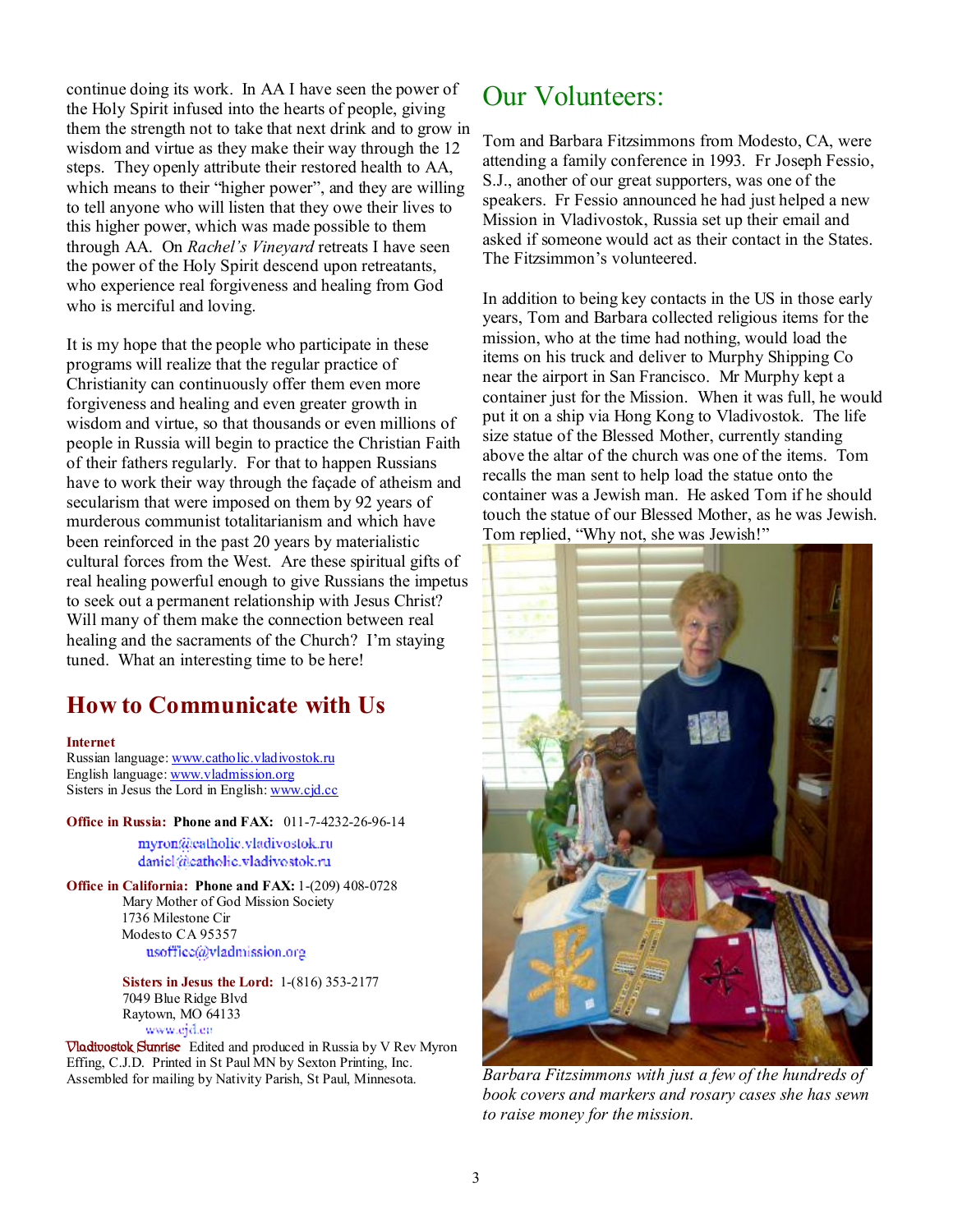Eventually the containers had to stop, because Russia began charging heavy import fees.

Nonetheless, today, Tom and Barbara continue to work hard for our mission. They can always be counted on to help with the many mission activities of one of our sister parishes, St Joseph in Modesto, CA and in the Mission's national office in Modesto. Barbara bakes wonderful goodies for our volunteers! She has used her wonderful talents to sew hundreds of Bible and Magnificat book covers and rosary cases. These are made from old and discarded priests' vestments, donated by parishes across the country. Barbara also makes lace chapel veils for the Traditional Latin Mass. These are sold through the Mission website and various functions. She has sewn the habits for our priests, and vestments for mass in Russia.

Tom faithfully collects toner and ink cartridges and cell phones from a basket in the sister parish vestibule each week and sells them to a recycler. All collected funds go to the Mission. On top of everything, the Fitzsimmons have graciously hosted sister parish meetings and receptions for our priests when they visit.

Thank you Tom and Barbara! God bless you for your years of service to the mission!

If you would like to share activities you have had with the mission, please email Vicky at the mission office usoffice $\overline{a}$  vladmission.org. We'd love to hear your stories!

## **News Notes**

## *by V Rev Myron Effing, C.J.D*

● On the Feast of Corpus Christi we had **First Communion** for three of our Most Holy Mother of God kids. And next will be First Communion for two more from St Joseph's parish. All the Sunday School kids helped at the Sunday Mass, doing the readings, the Prayer of the Faithful, and the collection. Here is a photo of the three.

● Thank you to **Ted Lewis** from Wichita, KS. Ted edited down our mission DVD to 4 1/2 minutes for showing this brilliant short version just before our movie presentations so our audiences may see and hear about our mission. Ted also updated the long version of the DVD so our new copies contain updated contact information. Thanks, Ted!



*Anastasia Civukhova, Kirill Anisimov, and Angelina Zamoshina celebrate their First Communion. Donat Pavko and Evgenii Gregorai will soon celebrate theirs.* 

● **1000th adopt-a-birth**! Congratulations to Mr. George Riess of Dayton, Ohio who founded and our benefactors who have donated to our "Adopt-a-Birth" program! We've just passed the 1000 mark! 1000 Russian children have been saved from abortion and helped to have a healthy birth through this program which was George's brainchild. Many more children have been saved by our Women's Support Centers, but the "Adopt-a-Birth" program is key for Russian women who consider abortion just because they can't afford the expenses of giving birth. Adopt-A-Birth is a program where a woman who comes into our crisis center is offered help to deliver her baby rather than seek an abortion. The current amount is \$20, which pays for a packet that CARITAS gives her to take to the hospital for delivery. It consists of sutures, cleansing preparations, anesthetic, antibiotics, soap, etc. The Centers also offer diapers, toys, infant formula, and help women with problems nursing their children. The Centers also offer NFP instruction, school instruction in chastity, Rachael's Vineyard Retreats, abuse support, AA and Al-anon introductions.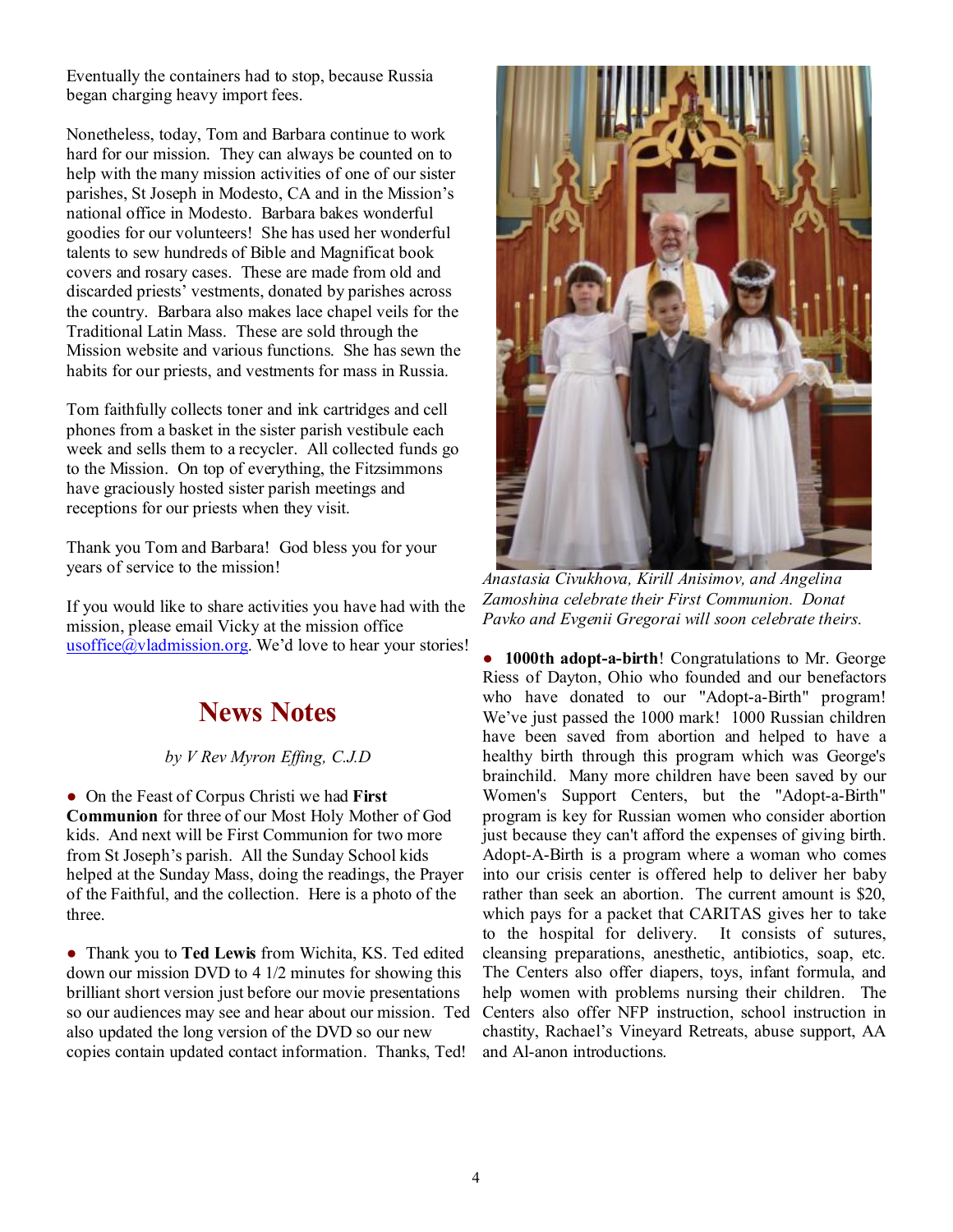

*Anastasia received the Precious blood from the chalice.* 

● As you know, our **bells** were first rung in connection with the blessing of the steeples on March 21. You can now hear them ring!—on the opening page of our website: <http://www.vladmission.org/> They still need a little work, like electrification, but at last we can call the people to worship with bells, and celebrate weddings and funerals with bells! Thank you, benefactors of Poland.

• Brother Patrick Napal gave me his bill from the university for his Russian lessons for the next 7 months: \$1522.29. He is a very good student, and his Russian pronunciation is wonderful. The university does a good job.

● We just heard of the death of **Sr Leta Zeller** from St Francis Xavier parish in Poseyville, Indiana. She visited us last summer and made a donation of a clothes drier from the hospice, which suffers in the summer from too humid a location for clothing and bedding to dry. I'm sure she will have plenty of people to recommend her to St Peter at the gates. Eternal rest grant o her, O Lord!



*Seminarian Br Patrick Napal in the parish library.* 

● I've been busy working for **AA**. We are trying to work toward having a 12-step rehabilitation center here in Vladivostok (the nearest is in St Petersburg, 8 times zones away.) And I'm also serving on the governor's committee to make recommendations about what to do about alcohol and alcoholism in our state. It's a huge problem, of course. My interest is on the two "ends" of the problem: education and rehabilitation. I think that if kids are taught the scientific basis for alcoholism, and the symptoms and early warning signs they can begin to deal with the disease themselves. And then there should be programs of help for those who do get addicted. I always say, "Too bad I'm not an alcoholic!--If I were I probably would understand the disease much better." Meanwhile AA celebrated its 75th anniversary as a movement, and I attended the Open Meeting and celebration here in Vladivostok, which was attended by about 159 people from Siberia and the Far East, with the largest delegations from Khabarovsk and Vladivostok.

● **Ksenia Mintukova** came to see me when I was in Lesozovodsk. You may remember she is the little girl who needed open heart surgery. She is back at home after the surgery and she and her mom are doing fine. Here is a photo I took during their visit. Their thanks goes out to those who helped pay her mom's stay at the hospital with her for the operation.

**Remember "Mary Mother of God Mission Society" in your will.**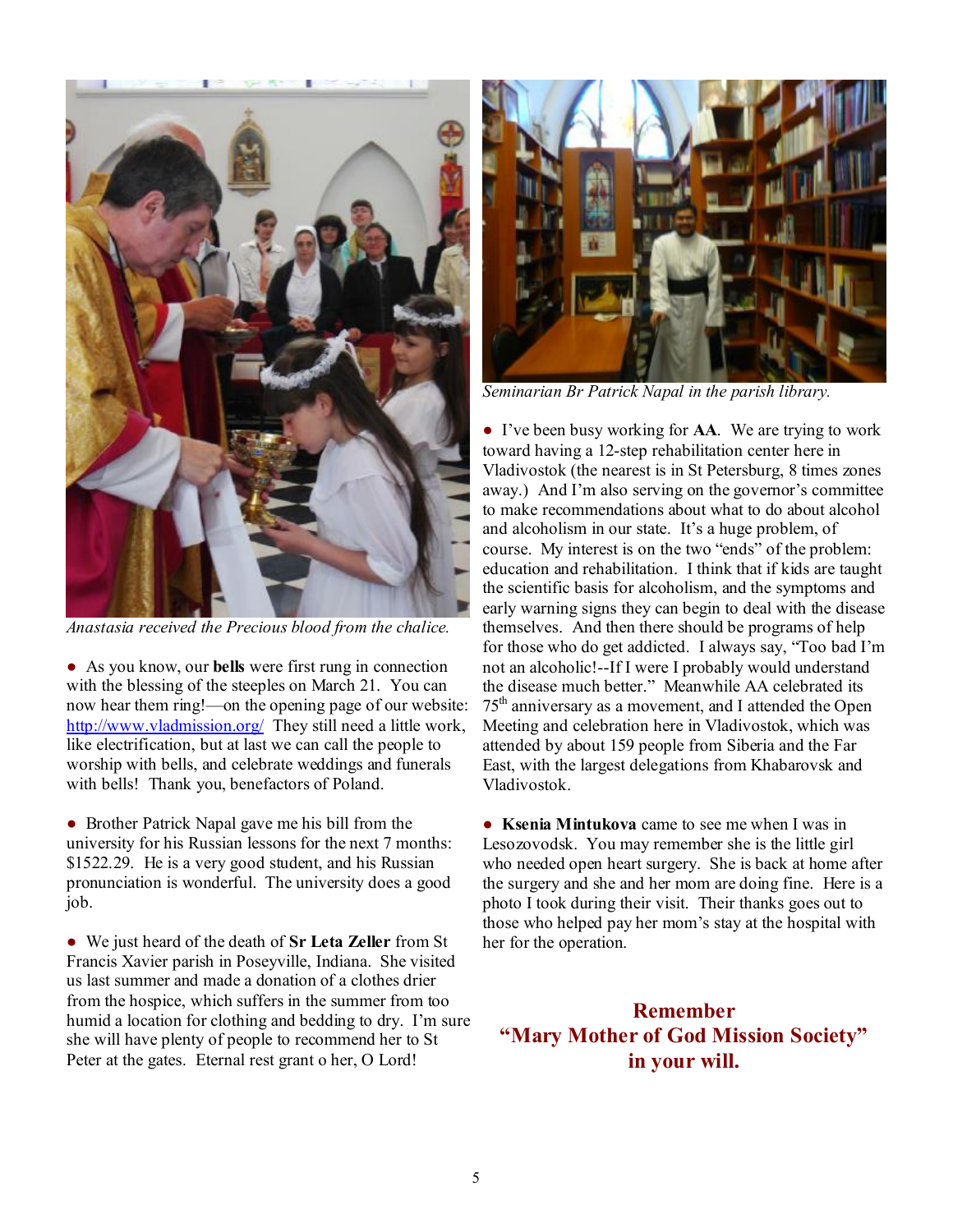

*Ksenia back from the hospital in good health. Thanks everyone!* 

● Any day now we are expecting the final **registration of Caritas** as a charitable corporation. You may recall that it was incorporated earlier, but there was a lot of disappearing funds, as was happening all over Russia. The only way to put an end to it was to disincorporate with the bishop's permission, since we had no official control of the organization. In the new corporation, Fr Myron will have direct control. It is called "Caritas of the Far East", and will include all of the Russian Far East. In the future we could work anywhere in the whole region without making any changes to our articles of incorporation. Also, the previous corporation had a religious charter, which made it difficult to work in schools, and made it difficult to ask for money in many places, as the organization was officially Catholic. The new corporation will not have a religious charter, so it will not be able to teach religion or run religious projects, like catechetical camps (but parishes do this themselves now.) As representatives of a non-religious organization, our volunteers will be able to speak in public schools and participate in other non-religious programs. Naturally, we will still have our own policies, like our pro-life policies following the teachings of the Catholic Church. Most of our volunteers are Catholics.

● **Sister Roberta**, who was the main musician at the cathedral in Irkutsk, has come to work with our Sisters of Mercy of St Anne. She will be our Sunday organist when Marina Omelchenko is absent. She will also reedit the parish hymnbook incorporate a lot of new materials that have been collecting. I'm pushing for her to continue work on sung Sunday Morning Prayer. Perhaps it will happen soon.

● The **steeples** continue to have a good effect. There are new Catholics in church every Sunday. Of course they are out of the habit of going to church, but we can hope many will continue. A car stopped on the street to ask me "What time is mass Sunday?—We are Catholics!"

● The **Caritas development program** is planning its summer fundraising events. One is an auction, and the other is a program to help orphans with the cooperation of the motorcycling community of Vladivostok.

• We are considering starting a monthly mass in the city of **Artyom**. Naturally there should be a parish there, and it is currently in the territory of St Joseph's parish. Perhaps a monthly mass will develop into a parish, as was the case of our other parishes. We already have a Women's Support Center in Trudovoe, which is a suburb of Artyom.

• We continue to meet and study what we can do on **Russian Island** in terms of a Newman Center for the new university, and a rehab program. Bridge construction to the island is moving along at quite a pace. They have just unveiled the plans for the new airport in Vladivostok, including jetways and dual runways.

• Bishop Klimovich has assigned every parish in the diocese a **day of prayer for vocations** every month. We continue our weekly mass for vocations during the "green season".

## **Opportunities**

♥ If you're interested in a fun and easy **summer fundraiser** for the mission, our movie showings around the country have been a HUGE success. We have the licenses for the following movies for one year. How about having a movie showing in your parish hall or even local theatre?

> The 13th Day Maria Goretti Father of Mercy (Venerable Fr. Carlo Gnocchi) Jesus of Nazareth Left To Tell (Immaculee) Padre Pio - Miracle Man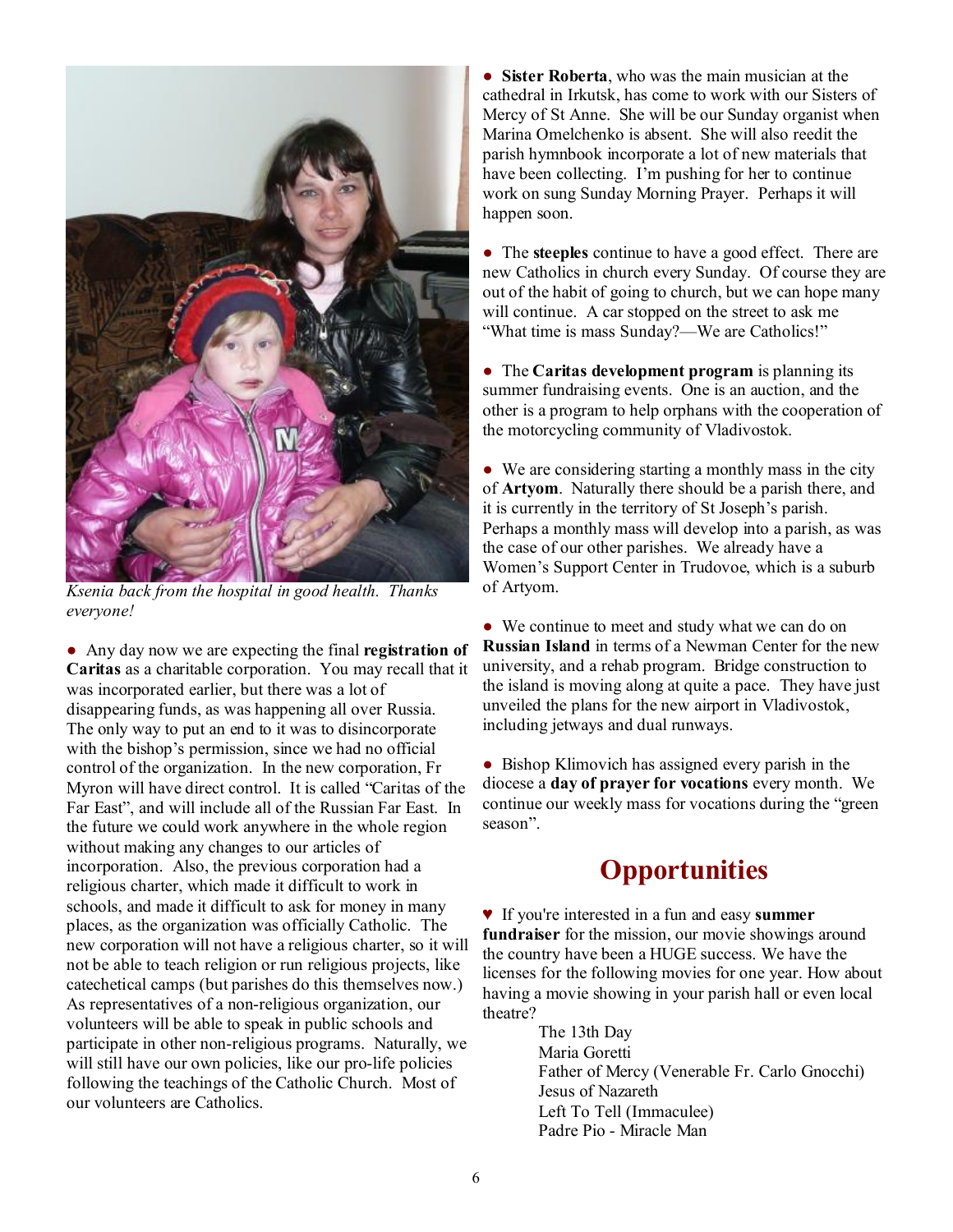#### St Bernadette

We're working on getting the license for The Scarlet and the Black. Great classic! Contact the mission office in Modesto for more info.

♥ Please use **GoodSearch** as your internet browser! The mission will receive 1 penny for every search you do! Go to GoodSearch.com, add Mary Mother of God Mission Society as your charity, and start using GoodSearch. See our website for more information. [www.vladmission.org](http://www.vladmission.org)

♥ **Catholic Conferences** are an important way to educate communities about our mission. If you'd like to offer your time to distribute literature, and maybe sell religious articles for our mission, please contact the mission office about being a booth representative! With your help, we can attend the following conferences:

- July 9-10 Rocky Mountain Home Educator's Conference, Centennial, CO
- July 23-25 Holy Spirit Conference, Fresno, CA
- August 3 Catholic Marketing Network, King of Prussia, PA
- August 6-8 Mid West Catholic Family Conference, Wichita, KS
- September 2-3 Serra International Convention, Anchorage, AK
- September 3-5 Winnipeg Marian Eucharistic Conference, Beausejour, Manitoba, Canada
- September 10 Eucharistic Congress of the Diocese of Charlotte, NC
- September 24-26 Marian Eucharistic Conference, Fresno, CA
- October 1-3 Marian Eucharistic Congress, Fargo, ND
- October 2 Diocese of Arlington Catholic Heritage Festival, Arlington, VA
- October 8-10 Serra Ohio Valley Great Lakes Regional Convention, Cincinnati, OH
- October 15 Marian Conference at Boyne Mountain, Petosky, MI
- October 16 Syracuse Catholic Women's Conference, Syracuse, NY
- October 23 Connecticut Catholic Men's Conference, Wallingford, CT
- October 28-31- United States Catholic Mission Congress, Albuquerque, NM
- November 10-13 National Catholic Conference of Catholic Women Annual Convention, Wash, DC
- December 9 –12 National Conference on Catholic Youth Ministry, New Orleans, LA

♥ Right now we need a team of two men and two women to work for a month in Lesozovodsk with the 40 children that our parish there feeds every Saturday. Hopefully the

men can do a Boy Scout camp as part of their program. We have a special request from the County of Lesozovodsk Social Services Department to help provide some summer activities for these poor children in the part of the city where our parish is located. A Russian man and woman will join your team as interpreters. The boys mostly don't have dads, so some good Boy Scout experience would be good for them! The girls need help to understand how to be a young lady in a society bent on pornography and bad girls' magazines. Please pray that we get those volunteers and that we have the funds to support them while they are here.

♥ **California** – By shopping at Save Mart, Lucky, Smart Foods, and Food Maxx, and using your SHARES card at check out, our mission can earn \$\$\$. **It costs you nothing!** Save Mart stores will donate 3% of your grocery bill to MMOG. Contact the mission office for your free cards. Pass them out to friends and family.



### *(Continued from Page 8)*

sons. No video game player, I-pod, bike, computer, even clothes or another pair of shoes, or favorite candy, could possibly provide the complete joy and the all encompassing satisfaction that comes when one shares LOVE - God's LOVE – in fully giving yourself to your neighbor in friendship. In my heart, all that was worth "buying" for my sons were airline tickets to Russia to experience life without the "things" that distract us from the real happiness that only our Father in Heaven can provide.

 You are invited to visit Vladivostok with any of our **mission teams**, or form your own parish or University team! Contact the mission office and we'll send you information. I'm going with a team in September - there's still time to join us!

 Thank you for your prayers and dedication to God's work in Russia.

God bless you! Vicky Trevillyan 209-408-0728 [usoffice@vladmission.org](mailto:usoffice@vladmission.org)